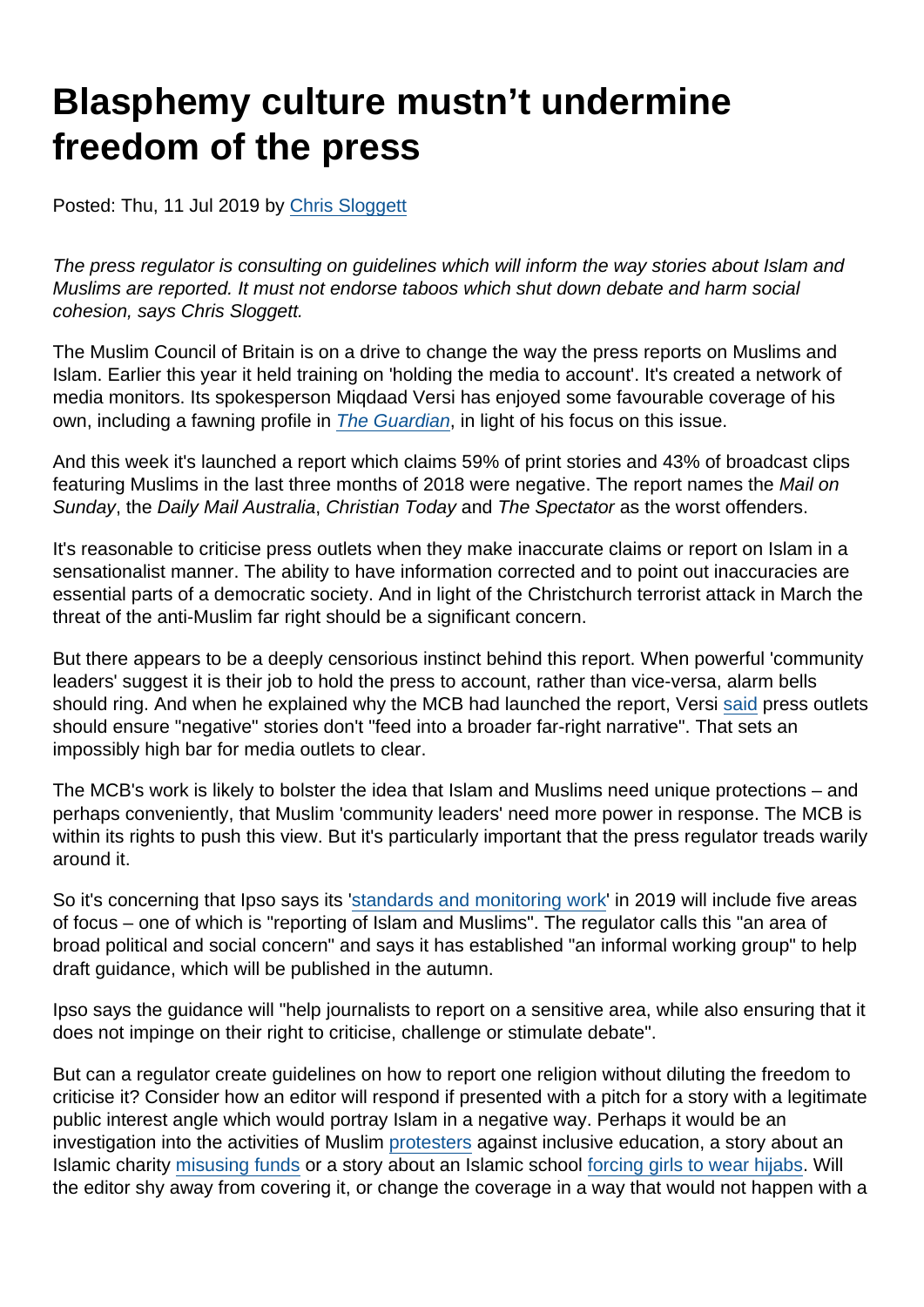#### different story?

Perhaps the guidelines will simply be intended to deal with inaccurate claims and sensationalist reporting. But if so they must acknowledge that these cut both ways. Remember the widelyreported case of a boy who was supposedly questioned by Lancashire Police for writing that he lived in a "terrorist house" instead of a "terraced house"? This claim was widely reported in the press as an example of the problems created by the Prevent strategy. The MCB was among those who jumped on the bandwagon, describing it as "a natural consequence of the extension of the 'Prevent duty' to schools".

But the story was untrue. In fact a police officer and social worker visited the family because the child had written "I hate it when my uncle hits me". There was no referral under the Prevent strategy. So in some cases the problem with press reporting is that it makes anti-Muslim prejudice, rather than Muslims' intolerance, appear inflated. The prejudices and hypocrisies of the anti-Muslim right may help to fuel inaccurate media reporting, but the pro-Muslim left is hardly immune to jumping on bandwagons either.

In some cases inaccuracy may also have little to do with prejudice. In our severely polarised times, it's normal to treat winning an argument and destroying opponents as more important than defending truth and reality. Many press outlets are facing an uncertain future, making them more likely to run sexy but flimsy or simplistic stories. These problems affect reporting generally – and cannot be wished away through increased regulation in response to powerful identitarian groups.

And in some cases inaccurate press reporting is less of a problem than the fact stories simply do not get reported. Those arguing for a crackdown will inevitably say we must do more to stop the white far right from demonising and othering Muslims. And they can point to the actions of the Christchurch shooter, who reportedly had the words "For Rotherham" written on his ammunition, to show they have a point.

But the Rotherham affair was an enormous scandal which should have been shouted from the hills at the first opportunity. Its silencing allowed far more girls to be abused and inflamed resentment when the truth finally emerged. Those who have abused Rotherham to whip up hatred of Muslims or encourage violence and harassment must be condemned. But that does not mean journalists were not careful enough about Muslim sensitivities when they reported it.

Likewise, every time the authorities fail to deal with a less significant reasonable concern about the rise of Islam in Britain (take, for instance, the fact non-stun meat is [widespread](https://www.secularism.org.uk/news/2018/01/unstunned-meat-widespread-in-uk-supermarkets-nss-research-reveals) in UK supermarkets), society fractures a little more. Shutting down press coverage does nothing to address this process, but it does normalise censorship.

Democracy relies on the freedom of the press. Inaccurate reporting should be corrected; unfair narratives should be challenged; and bigotry should be exposed and derided. But we cannot expect journalists to follow a unique set of rules every time their work encroaches on one religion. Blasphemy culture may benefit the elites charged with upholding it, but it can't put a lid on reality and it doesn't benefit the people it's supposed to serve.

Update, November 2020: The NSS lobbied Ipso representatives during the drafting process, arguing that freedom of expression should be protected. Ipso has now [published its guidelines](https://www.ipso.co.uk/media/1972/islam-guidance.pdf) and the NSS has [no significant concerns over them](https://twitter.com/NatSecSoc/status/1326928872718430208) .

[Discuss this story on Facebook](https://www.facebook.com/NationalSecularSociety/posts/2346515245416813?__xts__[0]=68.ARAIyF1G_qQbkCi-kiIw_hDRmPAsDMlB6l98aFqacHUcYrW5a59JsjPxWXA1wr5LDLMiafpS4R8Jr1eC1n6_Np2lbBkXNJ9mWasvTqAT8muUolkBVexOPqyATBynFwqsKTXkfE2MtpiCTaJxwY_euBiGLflWC-Yg0XuEgierUIuw88Qk2c7DekqGTEOXbUriPouGAv2CtTOXE35r8hlWD_dJpyBd445P0qC_nQ0pqrMX9-DiUHBYOw9oMvJ5c97_VyrxrG0gVN3WP1J0DDrdoy5So_P5i8okZyzfQ0YmPuqkjeLyMF6bEd0IXPQbCVDN6xU5QDbEwH8Y_CCpbNQ6FfpPcw&__tn__=-R)

Image by [Pexels](https://pixabay.com/users/Pexels-2286921/?utm_source=link-attribution&utm_medium=referral&utm_campaign=image&utm_content=1853667) from [Pixabay](https://pixabay.com/?utm_source=link-attribution&utm_medium=referral&utm_campaign=image&utm_content=1853667).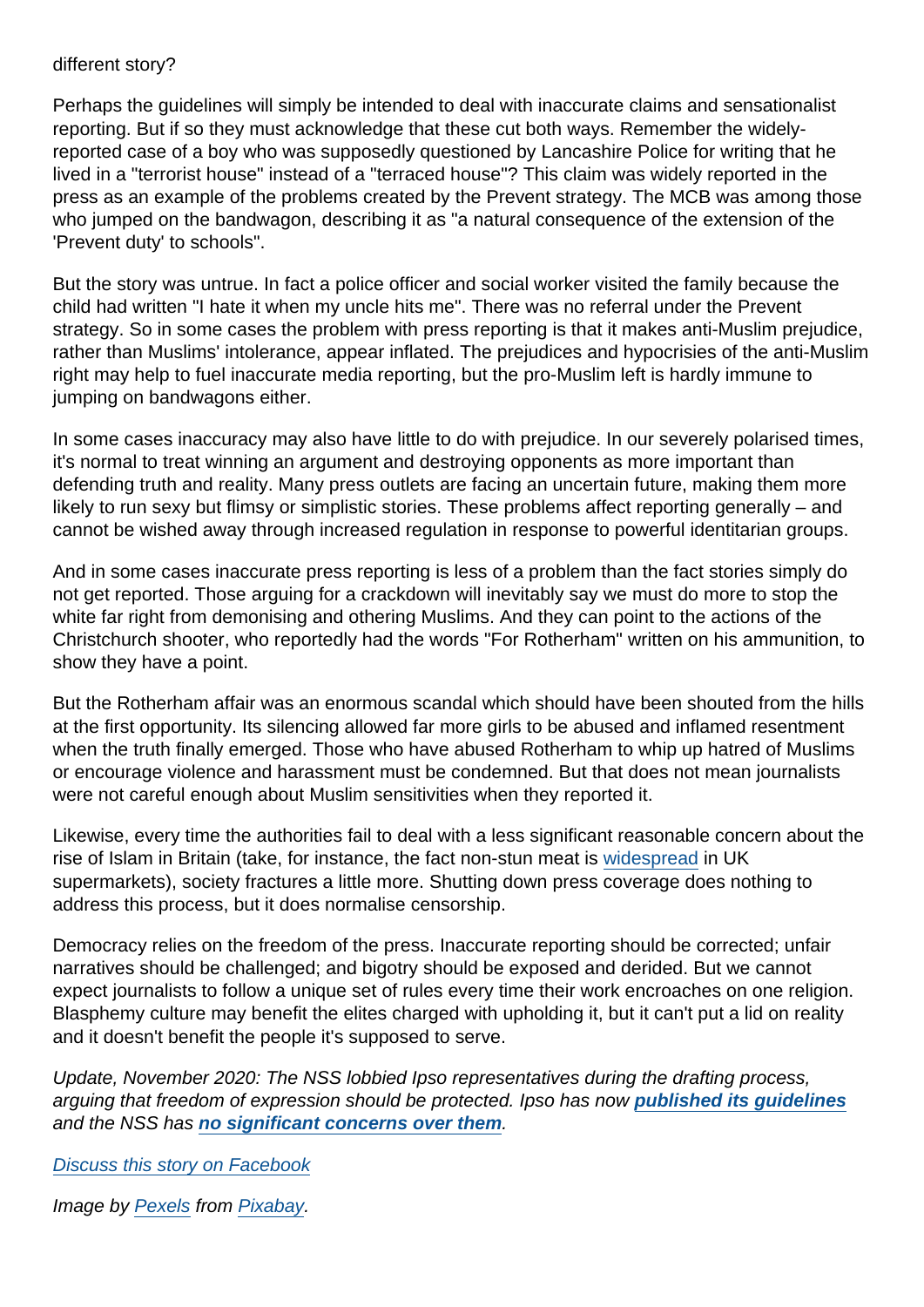#### Chris Sloggett

Chris Sloggett is a former head of communications at the National Secular Society. The views expressed in our blogs are those of the author and may not necessarily represent the views of the NSS. Follow Chris on Twitter: [@ChrisSloggett](https://twitter.com/ChrisSloggett)

# What the NSS stands for

The Secular Charter outlines 10 principles that guide us as we campaign for a secular democracy which safeguards all citizens' rights to freedom of and from religion.

- [Read the Secular Charter](https://www.secularism.org.uk/the-secular-charter.html)
- [Share on What's App](whatsapp://send?text=http://www.secularism.org.uk/opinion/2019/07/blasphemy-culture-mustnt-undermine-freedom-of-the-press?format=pdf)
- [Share on Facebook](https://www.facebook.com/sharer/sharer.php?u=http://www.secularism.org.uk/opinion/2019/07/blasphemy-culture-mustnt-undermine-freedom-of-the-press?format=pdf&t=Blasphemy+culture+mustn’t+undermine+freedom+of+the+press)
- [Share on Twitter](https://twitter.com/intent/tweet?url=http://www.secularism.org.uk/opinion/2019/07/blasphemy-culture-mustnt-undermine-freedom-of-the-press?format=pdf&text=Blasphemy+culture+mustn’t+undermine+freedom+of+the+press&via=NatSecSoc)
- [Share on Email](https://www.secularism.org.uk/share.html?url=http://www.secularism.org.uk/opinion/2019/07/blasphemy-culture-mustnt-undermine-freedom-of-the-press?format=pdf&title=Blasphemy+culture+mustn’t+undermine+freedom+of+the+press)
- [Subscribe to RSS Feed](/mnt/web-data/www/cp-nss/feeds/rss/news)

Tags: [Freedom of Expression](https://www.secularism.org.uk/opinion/tags/Freedom+of+Expression), [Media](https://www.secularism.org.uk/opinion/tags/Media)

## Related Campaigns

[Defend free speech](https://www.secularism.org.uk/defend-free-speech/)

Fundamental values cannot be defended by curtailing peaceful free expression

[Read More](https://www.secularism.org.uk/defend-free-speech/)

### [Freedom of Expression](https://www.secularism.org.uk/free-expression/)

We promote free speech as a positive value.

[Read More](https://www.secularism.org.uk/free-expression/)

[Blasphemy laws](https://www.secularism.org.uk/blasphemy/)